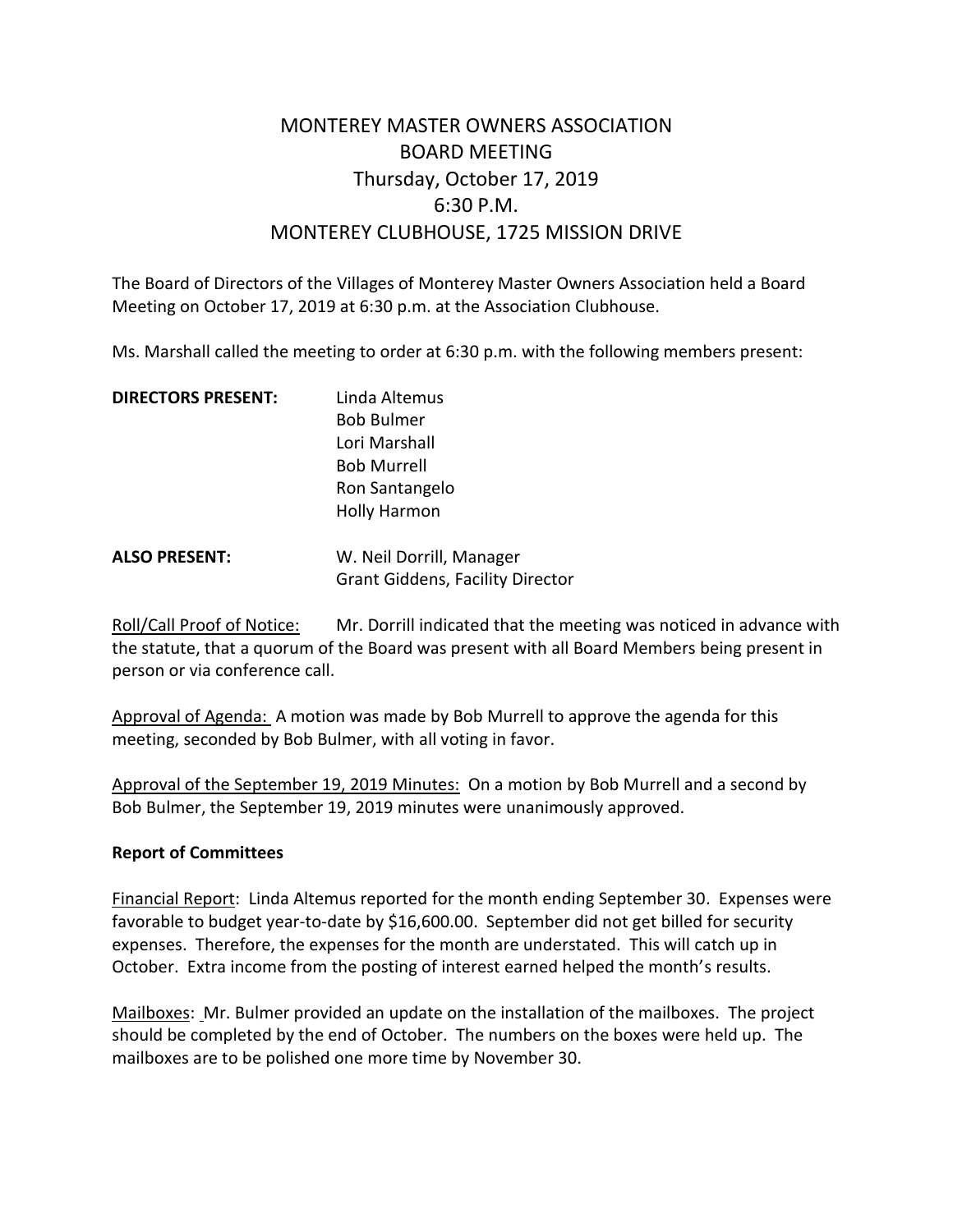Cable TV: Mr. Bulmer reported that delays were the fault of Monterey. A meeting has been set for October 24, after which Monterey's responsibilities will be completed. There is not a completion date set, but it is estimated that it will take eight to nine months. Some areas will be completed prior to other areas. Mr. Dorrill was asked to make sure cable information is included in the buyer's package.

Gatehouse: Lori Marshall reported that quotes and samples have been acquired for the renovation of the interior of the Gatehouse. Prior votes had made \$14,500 in funds available for this renovation. New cabinets and new flooring will be installed, along with new fixtures in the bathroom and new doors. Separate monies had been approved for the roof of the Gatehouse at a prior Board Meeting. The estimated time to complete the interior work is two weeks.

A motion was made to use the reserves for the Gatehouse- and pay 50% of the project as a down payment with the remainder due upon completion. The motion was made by Ron Santangelo, seconded by Steve Miller, with all in favor.

Lori Marshall also reported that the gates at the Gatehouse are being knocked down almost daily. There have also been problems with outsiders using the facilities, in particular, the fitness room. On one occasion the Sheriff came and removed the individuals. These individuals walked into the community and figured how to manipulate the doors.

Bob Murrell reported the committee will be meeting to finalize the rewrite of Master documents. He also stated that there were receivables due from some of the sub-associations managed by Southwest and Sandcastle.

Ron Santangelo discussed timing for the completion of the 2020 Proposed Master Budget. Subassociations need to have this information to complete their own budgets in time for 1/1/2020 assessments.

Ed Kant spoke concerning speed pumps. Some are going to be purchased as a trial and will be placed just prior to stop signs. Possible sizes of the speed bumps are 2 3/8" and 3". Two will be placed on West Mission before placing others. Grant Giddens has installers lined up.

Ron Santangelo reported that the playground approval has been received and a \$1000 permitting fee has been paid. Installation is expected in the January/February time frame. It will take approximately a week to ten days to install. It will be landscaped with Calusa.

Grant Giddens reported that two umbrellas had to be repaired and a gate latch was repaired at the pool. The Fire Marshall completed an inspection on the property. One fire extinguisher that was missed has been corrected. The fire alarm system had not had its' annual inspection.